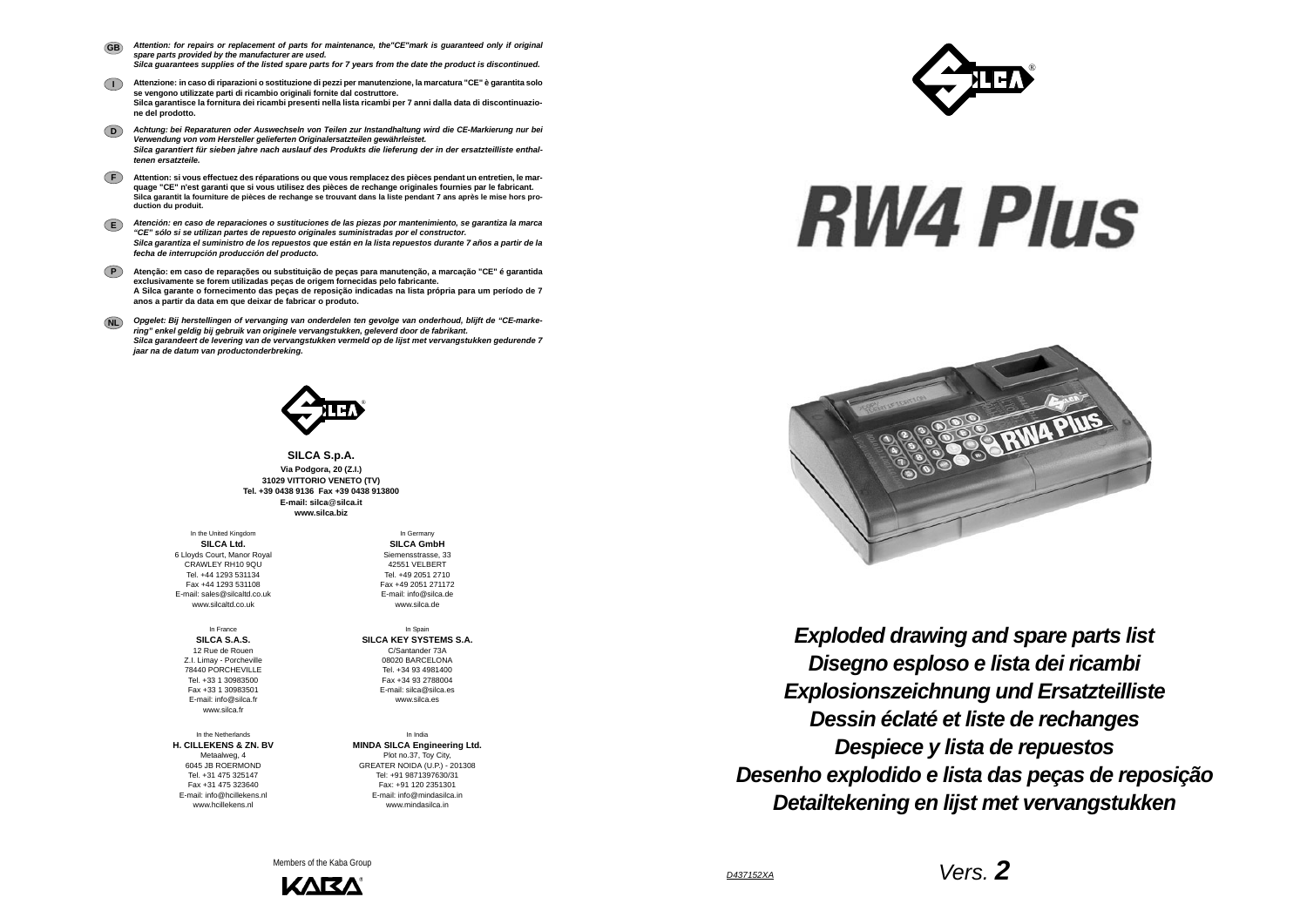**WICHTIGER HINWEIS!** Auf der Explosionszeichnung sind alle Komponenten der Schlüsselkopiermaschine angegeben; nur die mit einem Nummerncode versehenen sind Ersatzteile. Alle anderen, nicht numerierten Komponenten in der Explosionszeichnung dienen nur zur WICHTIGER HINWEIS!<br>Auf der Explosionszeichnung sind<br>ale Komponenten der Schlüssel-<br>ale Komponenten der Schlüssel-<br>de mit einem Nummemcode ver-<br>sehenen sind Ersatzelie, Alle an-<br>Kemponenten incht<br>Kemponenten er Explosionen<br>

G

G

## **NOTA IMPORTANTE!**<br>
Il disegno esploso illustra tute le<br>
componenti costituella duplicati-<br>
ce ponenti costituella duplicati-<br>
gnate da un codice numerico sono<br>
da considerarsi ricambi. Tutte le al-<br>
te considerarsi ricamb Il disegno esploso illustra tutte le gnate da un codice numerico sono senti nel disegno hanno valore componenti costituenti la duplicatrice, solamente quelle contrasseda considerarsi ricambi. Tutte le altre componenti non numerate pre-**NOTA IMPORTANTE!**

**REMARQUE**<br> **IMPORTANTE!**<br>
de dessin édaté monte toutes les<br>
de sain édaté monte toutes les<br>
seules les pièces ayant un code en<br>
chiffres sont des pièces de rechan-<br>
ge. Toutes les pièces du dessin<br>
ment illustrative. Le dessin éclaté montre toutes les pièces composant la duplicatrice, seules les pièces ayant un code en chiffres sont des pièces de rechange. Toutes les pièces du dessin sans chiffres ont une fonction pure-**IMPORTANTE!** ¢ **REMARQUE** ment illustrative.

**INOTA IMPORTANTE!**<br>El despiece ilustra todos los com-<br>caoras que constituyen la dupli-<br>caoras que constituyen la dupli-<br>repuestos sólo los que están mar-<br>cados por un código numérico. To-<br>dos los componentes no<br>el diseño El despiece ilustra todos los componentes que constituyen la duplicadora. Deben considerarse repuestos sólo los que están marcados por un código numérico. Todos los otros componentes no numerados que se encuentran en **¡NOTA IMPORTANTE!**  $\bigcirc$ 

puramente illustrativo.

**IMPORTANTE!**<br>Co despho explodo lustra todos<br>máquina duplicadora, mas apenas<br>co marcados por um código nu-<br>náquina duplicadora, mas apenas<br>co marcados por um código nu-<br>mérico devem ser considerados<br>más cone prenentes não O desenho explodido ilustra todos os componentes que constituem a máquina duplicadora, mas apenas os marcados por um código numérico devem ser considerados peças de reposição. Todos os demais componentes não numerados presentes no desenho têm um va-**IMPORTANTE!**

**IMPORTANT NOTE!**<br>The exploded drawing illustrates all<br>the components of the key-cutting<br>machine. Only those marked with a<br>machine. Only those marked with a<br>the mether code are spare parts. All<br>drawing without numbers are The exploded drawing illustrates all **IMPORTANT NOTE!** 0

the components of the key-cutting machine. Only those marked with a numerical code are spare parts. All the other components shown in the drawing without numbers are sim-

ply illustrative.

**BELANGRIJKE**<br>OPMERKING!<br>DeMERKING!<br>derden van de dupliceermachine,<br>maar enkel die met een numerieke<br>maar enkel die met een numerieke<br>book moeten als ve Alangsukken<br>niet genummerde onderdelen op<br>de tekening zijn zuiver ill De detailtekening illustreert alle onderdelen van de dupliceermachine, maar enkel die met een numerieke code moeten als vervangstukken beschouwd worden. Alle andere niet genummerde onderdelen op de tekening zijn zuiver illustratief. **OPMERKING!**

el diseño tienen un valor puramen-

te ilustrativo.

lor simplesmente ilustrativo.

**BELANGRIJKE**

 $\bigcirc$ 

 $\odot$ 



▓▓▓▓<del>▓</del>

*4*